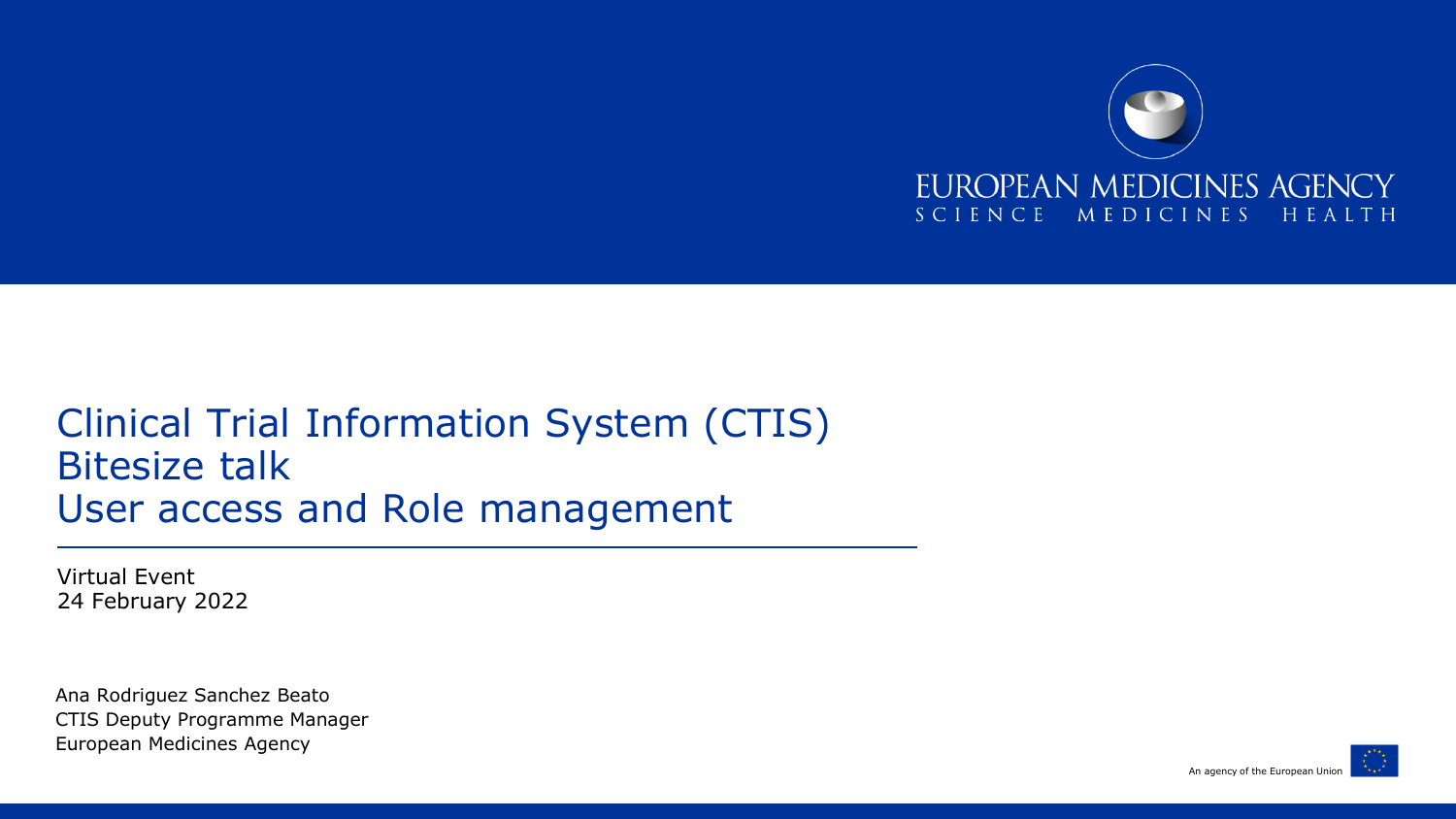© European Medicines Agency, 2022

Reproduction and/or distribution of the content of these training materials for non-commercial or commercial purposes is authorised, provided the European Medicines Agency is acknowledged as the source of the materials.

The European Medicines Agency developed this training material to enhance public access to information on the Clinical Trial Information System (CTIS). This material describes a preliminary version of CTIS and may therefore not entirely describe the system as it is at the time of use of this material. The Agency does not warrant or accept any liability in relation to the use (in part or in whole) or the interpretation of the information contained in this training material by third parties.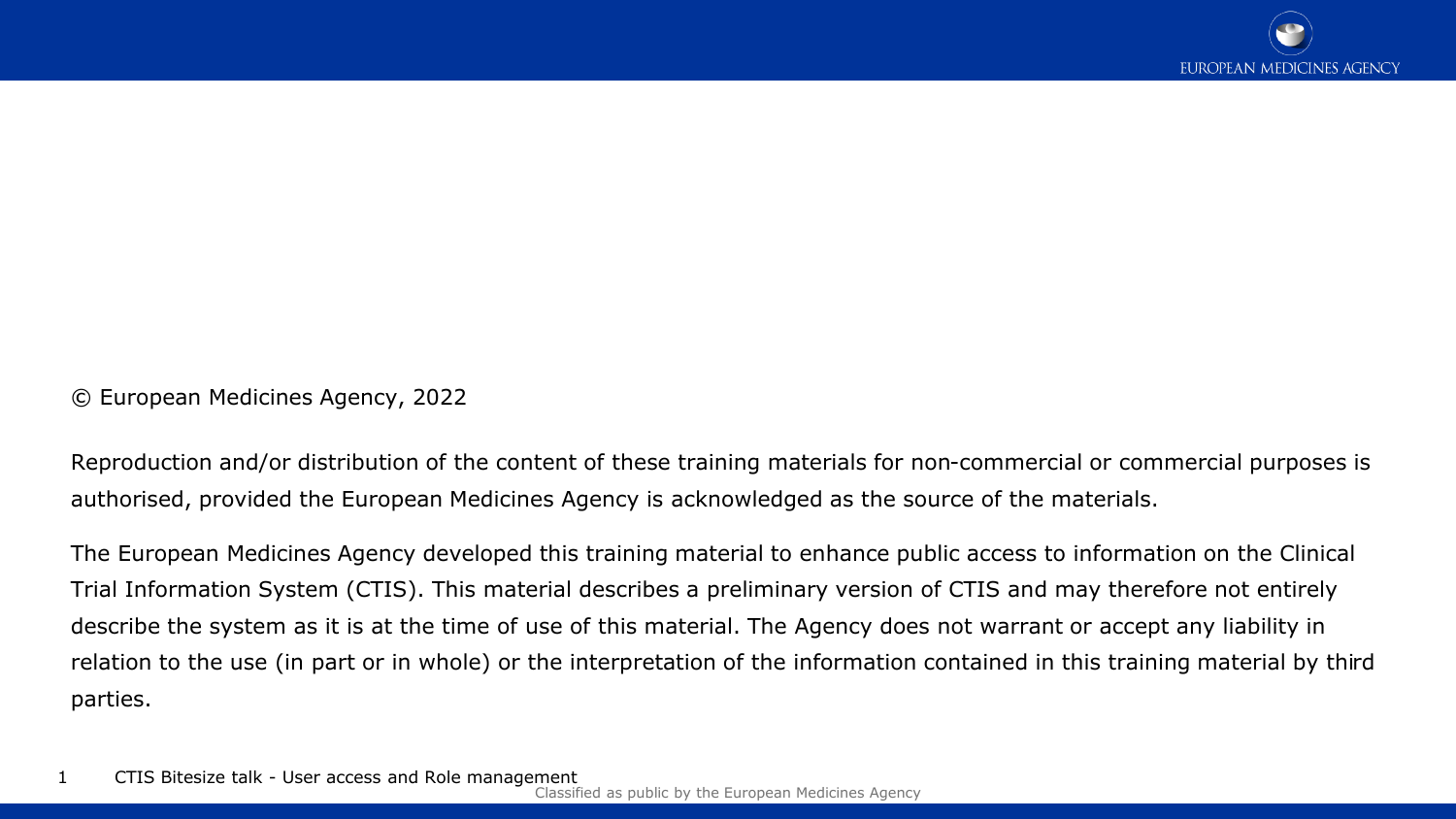# Access Management: Self-registration





**All users must self-register** in the EMA Account Management System to **get** their **user credentials** to access to CTIS (refer to training module 03).

**1. Select the sponsor workspace in the CTIS welcome page** [\(alternatively go to EMA Account](https://register.ema.europa.eu/identityiq/home.html) Management to create a new account)

https://euclinicaltrials.eu/home

| <b>Member State</b><br>User                  | <b>Sponsor User</b>                          |
|----------------------------------------------|----------------------------------------------|
| Username                                     | Username                                     |
| Password                                     | Password                                     |
| Log in                                       | Log in                                       |
| <b>Register New User</b><br>Forgot password? | <b>Register New User</b><br>Forgot password? |
|                                              |                                              |

- **EMA Self-service Registration Forn** Submit the following form to reals First Name **EMA - Self Registration Security Questions** Last N Security Question This is What is your mother's maiden na Email **5 Automatic notification via email**  What is your favorite **FMA - Self-service Registration Confli containing the registration information Your FMA Account Security Ques** Confir What is the name Answer 3 \* **Your Details** First Name Captcha Questio What is the value of Captcha Answer \* Mobile Continnal One-time Token Cancel
- **2. Select the option 'Register New User 4. Confirm the information displayed by entering the one-time-token sent via e-mail**

**If you are a user of an EMA applications (e.g. SPOR etc) you can use your existing EMA account.**

2 CTIS Bitesize talk - User access and Role management

Classified as public by the European Medicines Agency

**3. Complete the self-service Registration Form**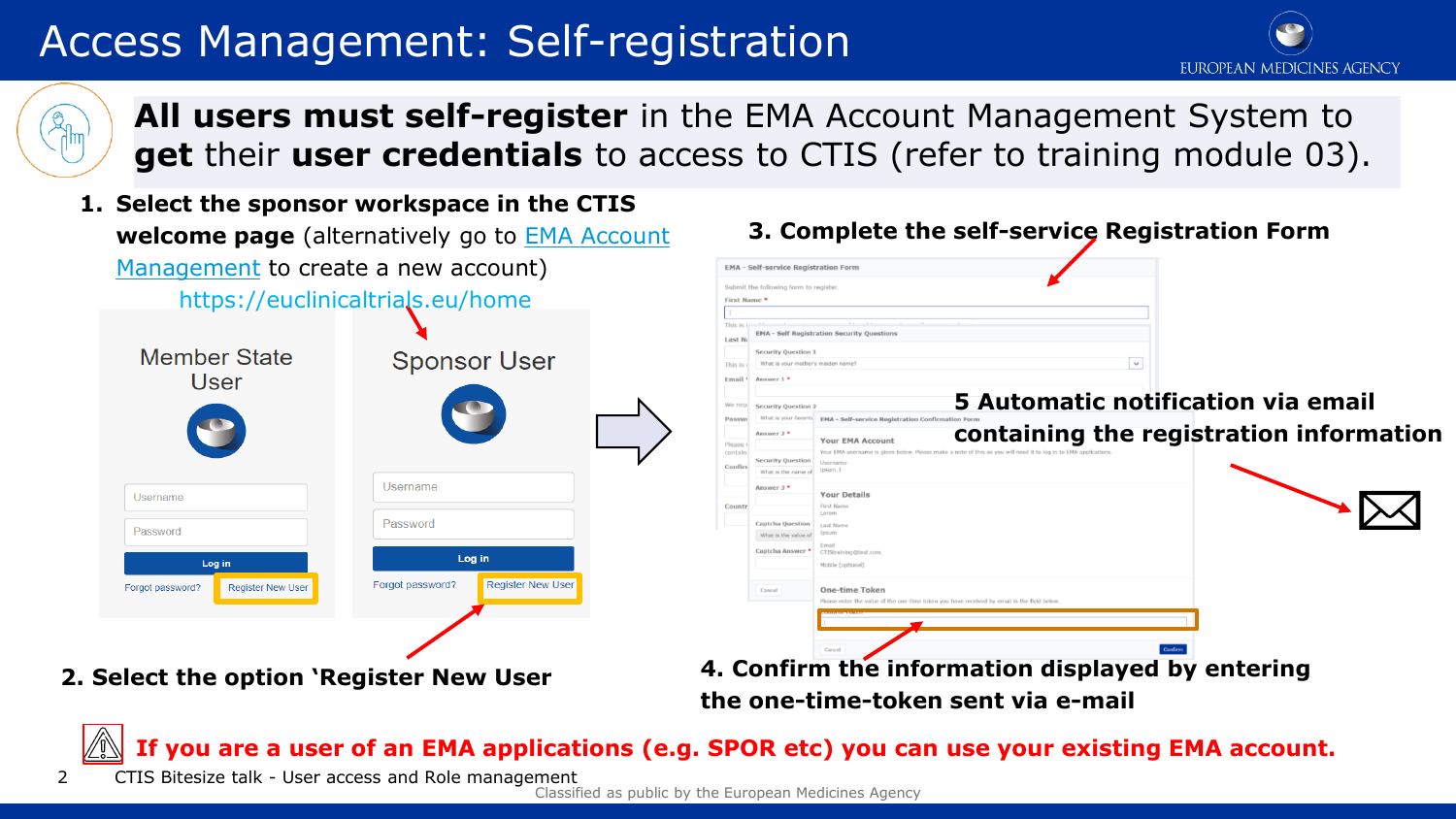# Access Management: CTIS default role



ctuat845



**Clinical trials** 

#### Users will receive with their log-in credentials a **default role** that will allow them to access CTIS and perform a limited number of activities.

#### **Landing Page in the sponsor workspace**

**Personal profile** My roles **Clinical trials** Notices & alerts o Logout **Update personal profile/employer Clinical trials UAT CT** Notices & alerts Personal profile **Clinical Trials** User ID: unisys\_m3 My info My roles First name: UAT Last name: CT Email: uat.ct9@ext.ema.europa.r **Standard Profit Create a CTA** My employe **Search Results (CT Centric approach only)** Employer name **View/request role** Contact details /Employer addres P 3pe here to search  $\blacksquare$ Type here to searc **GRAMMARS** 

In order **to perform additional CT related actions**, users need to be assigned with **business roles** by the user administrators.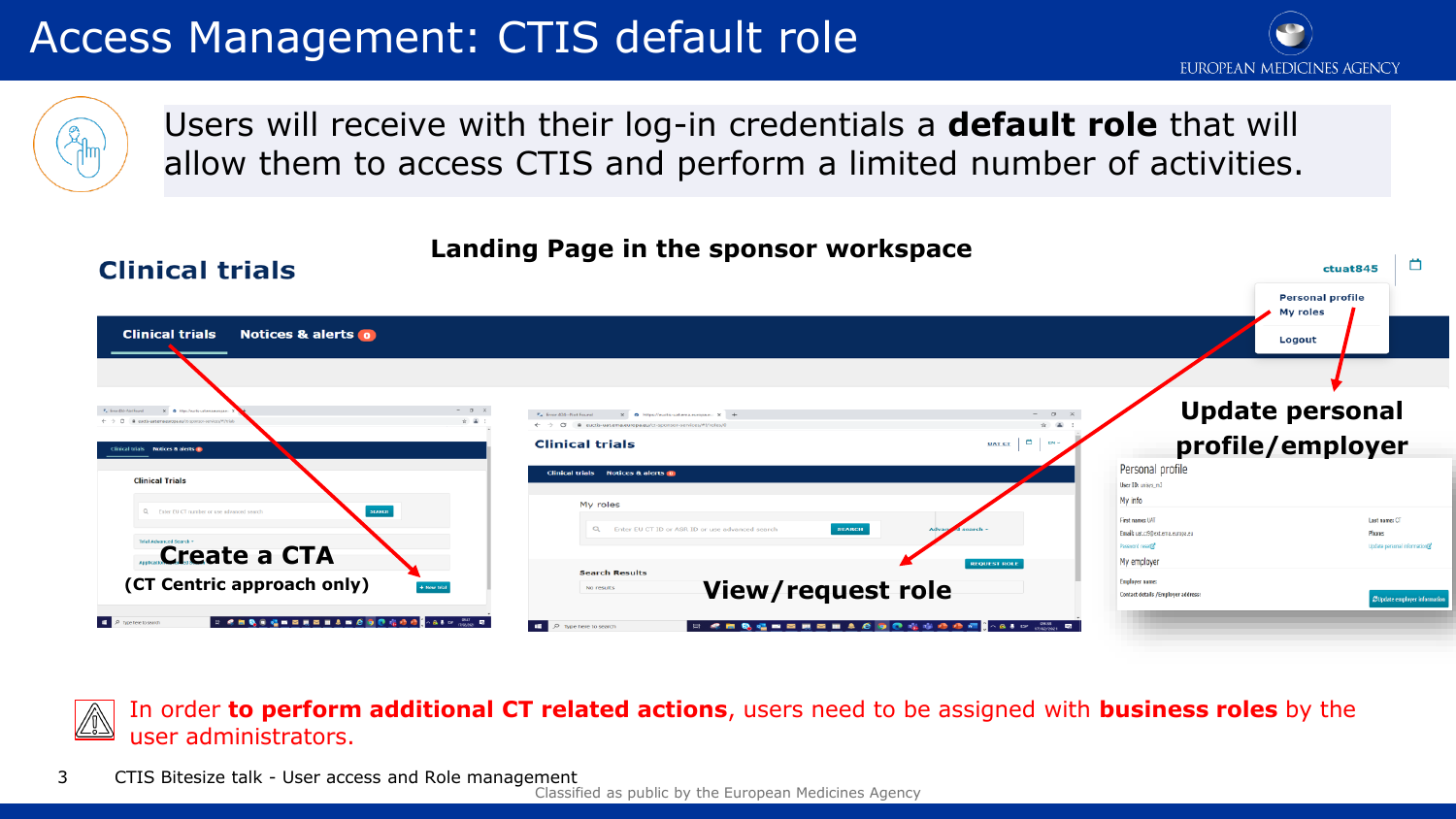

## **EMA CTIS training programme Module 03 – User access management and role matrix**



Click [here](https://www.ema.europa.eu/en/human-regulatory/research-development/clinical-trials/clinical-trials-information-system-ctis-online-modular-training-programme) for online training materials related to this module.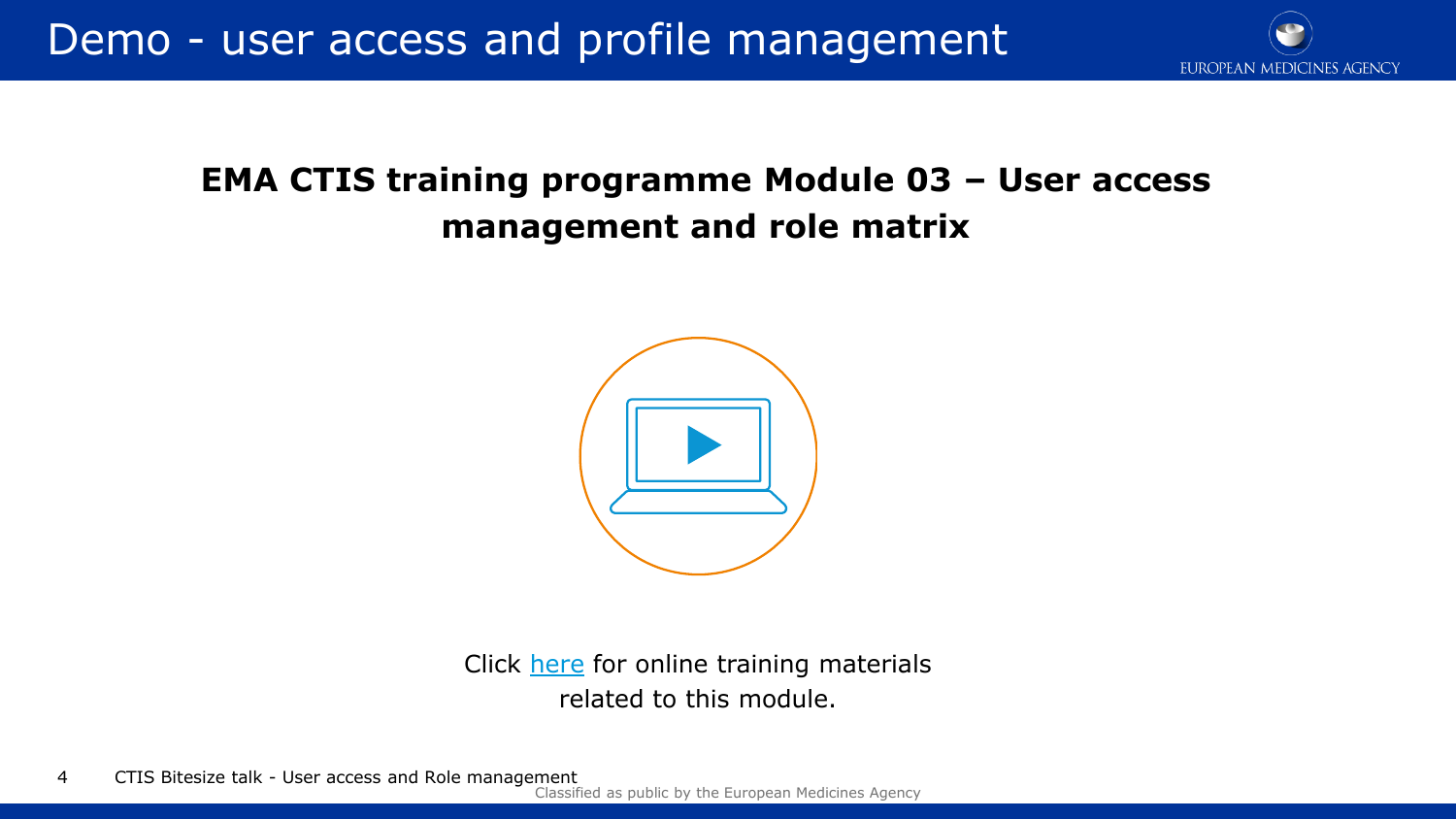# User management hierarchy





#### **Administrator of roles**

*a) EMA Account Management (IAM)- Other Sponsor Admin roles*

#### *b) CTIS*

- *Assign new role/CT access*
- *Amend role/CT access*
- *Revoke role/CT access*
- *Approve/reject user requests for a role (only applicable to sponsor users)*

#### **Business roles**

- *Role allocated to perform CT related activities in the system* **Role scope**
	- All trials
	- Specific trials

1. This role have also mapped the permissions of business roles: able to perform CT actions in CTIS on top of user administration

5 CTIS Bitesize talk - User access and Role management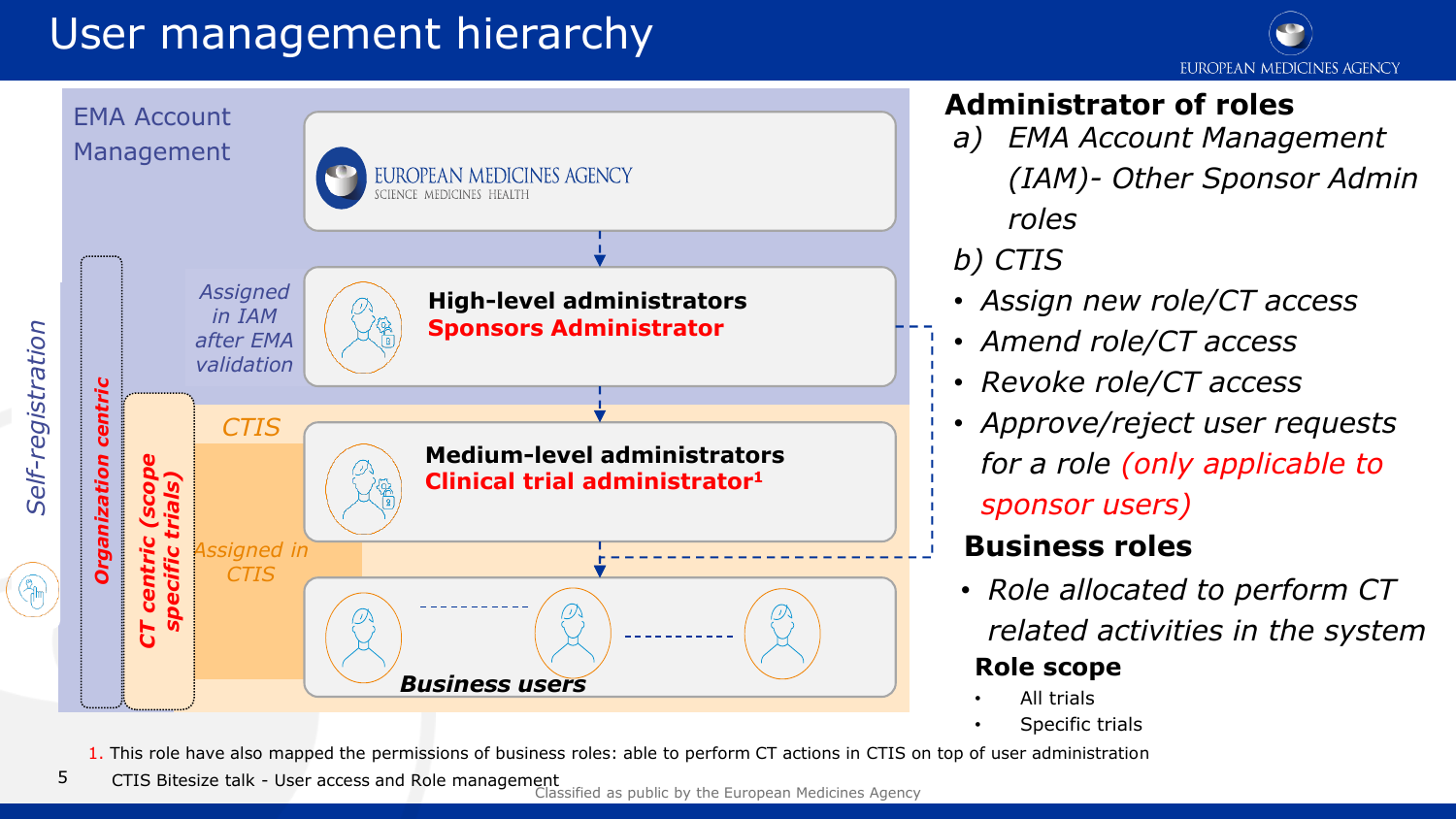## User Management: Organisation-centric Vs. trial-centric approach (1/3)  $\odot$

EUROPEAN MEDICINES AGENCY

*These approaches are automatically applied by the system based on the existing sponsor administration registration data in the EMA account management system*



Classified as public by the European Medicines Agency 6 CTIS Bitesize talk - User access and Role management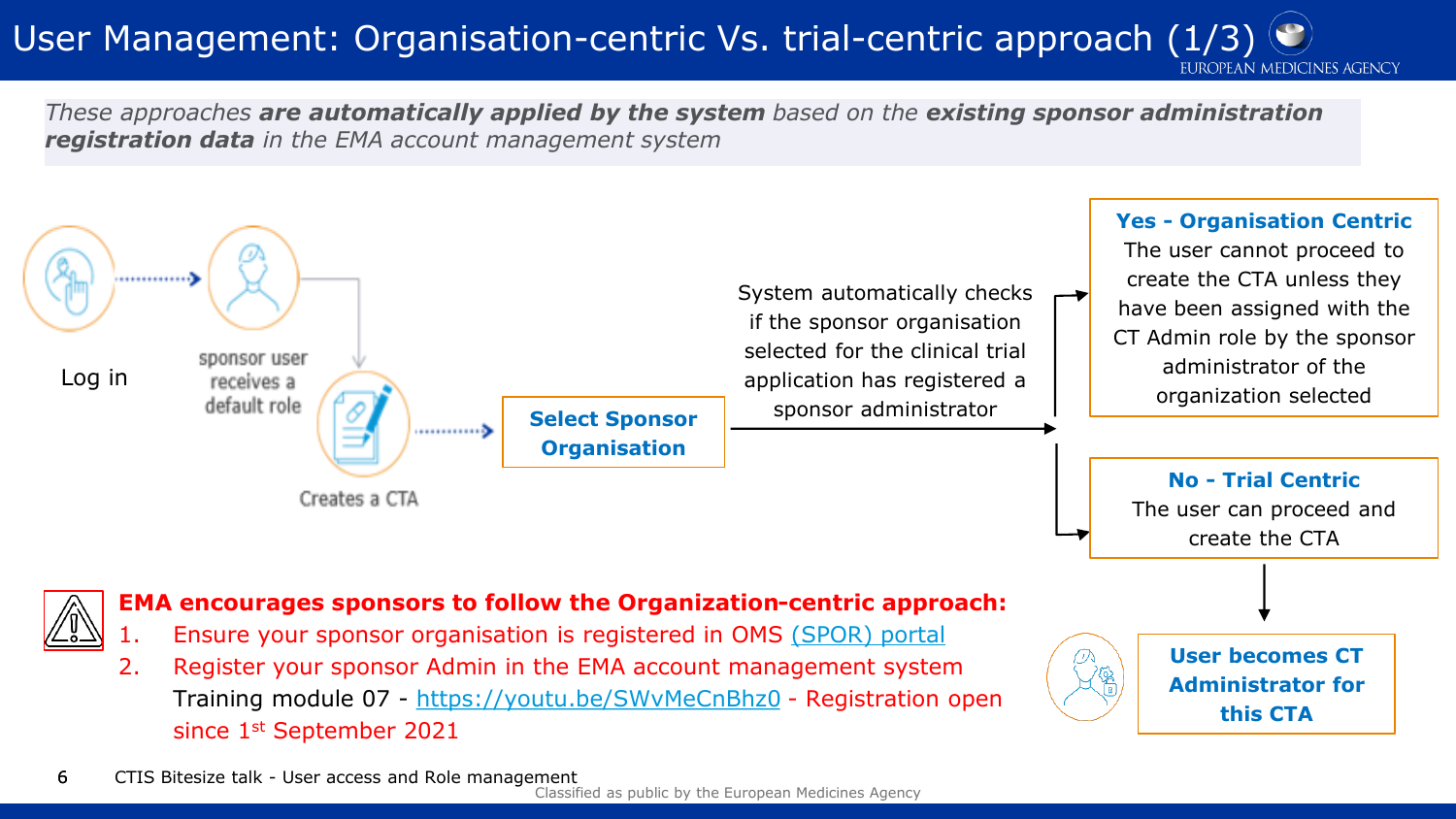## User Management: Organisation-centric Vs. trial-centric approach (2/3)



#### **Organisation centric Trial centric**

- Creates the **opportunity for centralised management of access and roles** across trials within one organization (Sponsor Oversight)
- Improves **security**
- **Prevents duplication** of sponsor organization details

- Requires a **formal registration**  process through IAM
- Creates **administrative burden** for Institution/Organisation

- Allows a **faster CTA process** in case of a first initial application
- **Less burdensome process,** as registration in EMA Account Management (IAM) is not required

- **Anyone** can create a trial for the same sponsor organisation running independently
- Becomes **less convenient** if an organisation applies for/runs **multiple trials due to lack of** centralised oversight
- **Creates no standards** for information about organisations: **data quality and integrity (duplicates)**

**Negative** 

**S**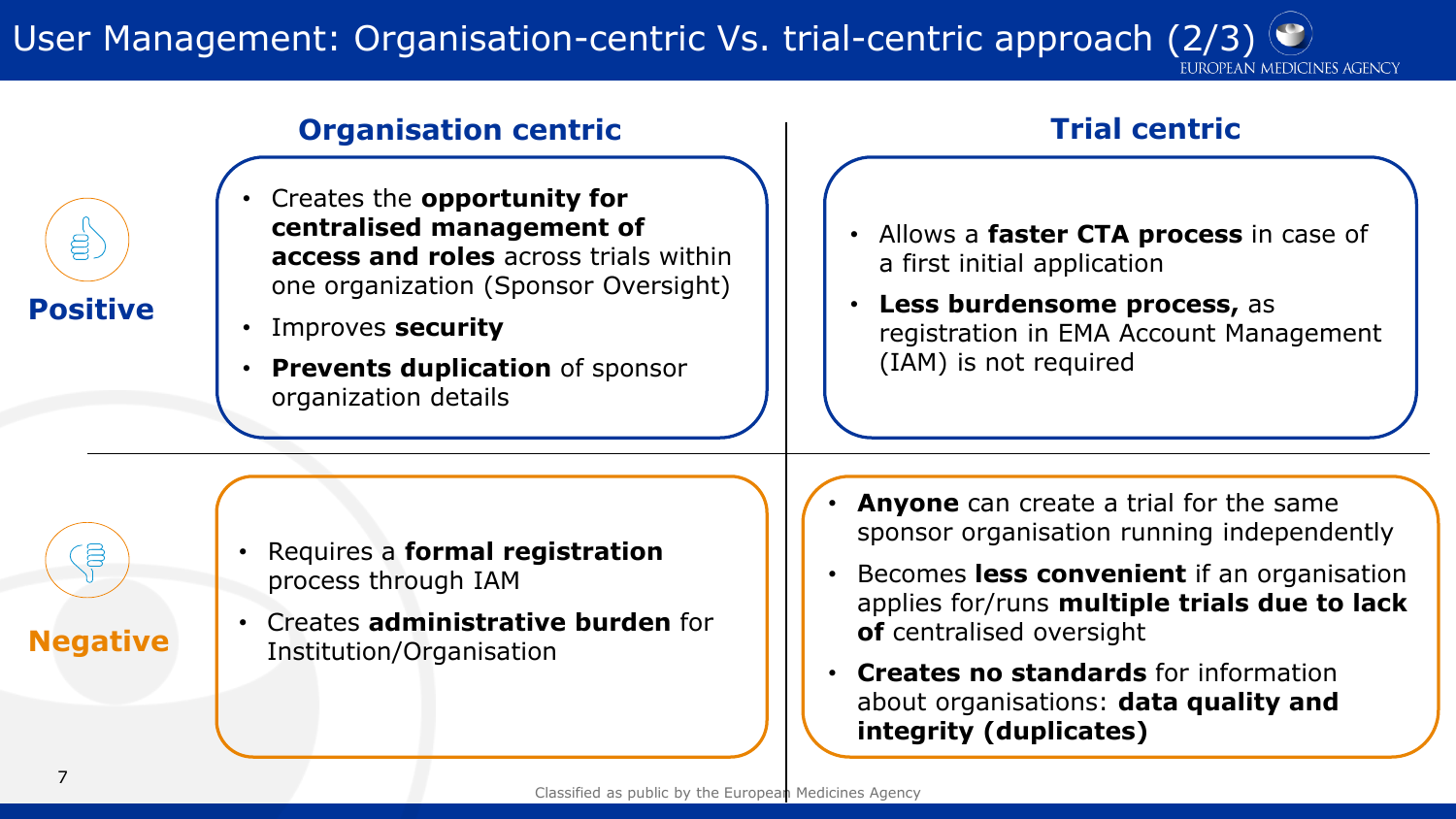User Management: Organisation-centric Vs. trial-centric approach (3/3)

#### Example of academic sponsor



EUROPEAN MEDICINES AGENCY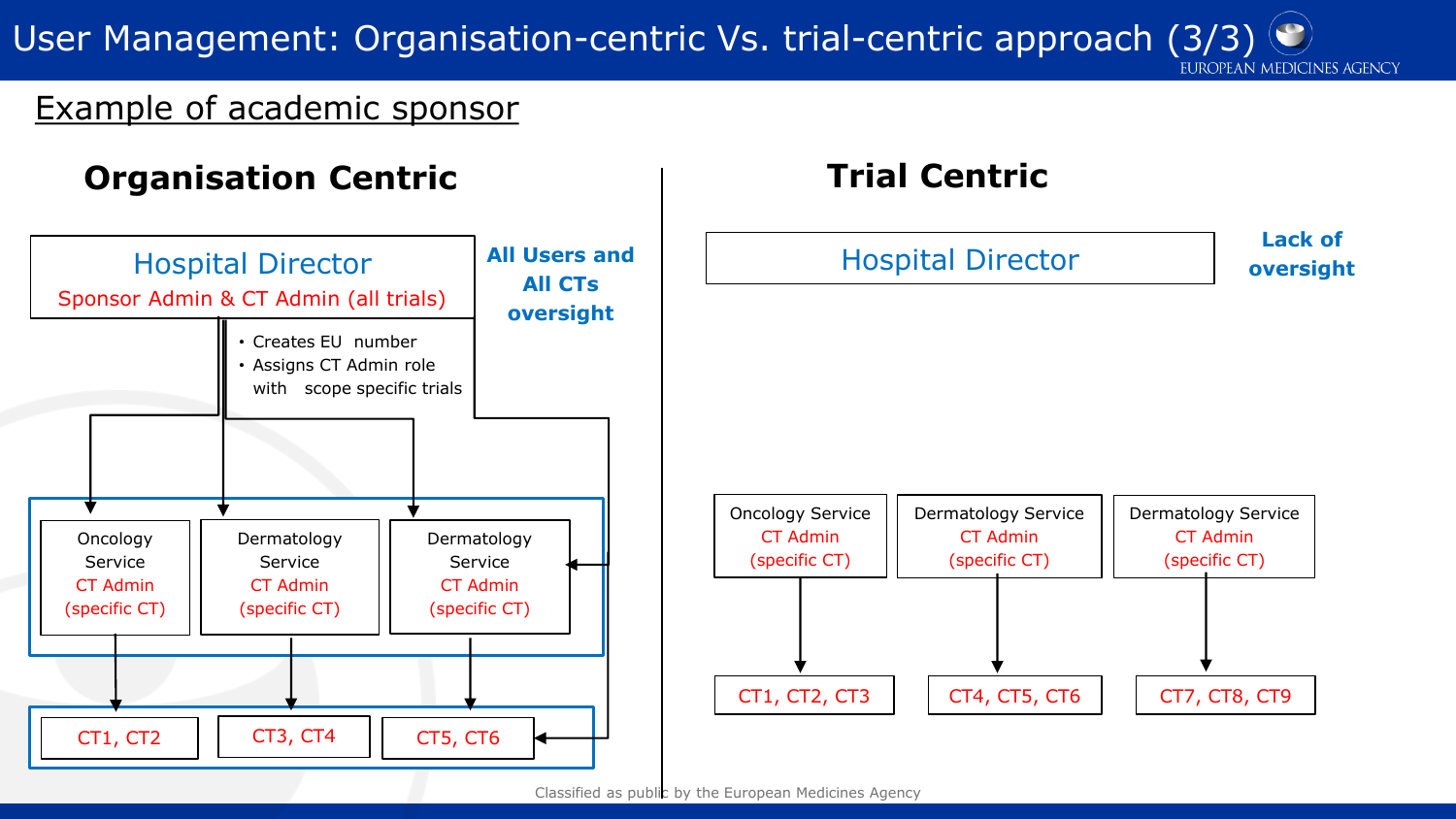DEMO: Organisation-centric Vs. trial-centric approach/User Management<sup>(C)</sup> EUROPEAN MEDICINES AGENCY

## **EMA CTIS training programme Module 07 – Management of registered users and role matrix**



Click [here](https://www.ema.europa.eu/en/human-regulatory/research-development/clinical-trials/clinical-trials-information-system-ctis-online-modular-training-programme) for online training materials related to this module.

CTIS Bitesize talk - User access and Role management <sup>9</sup>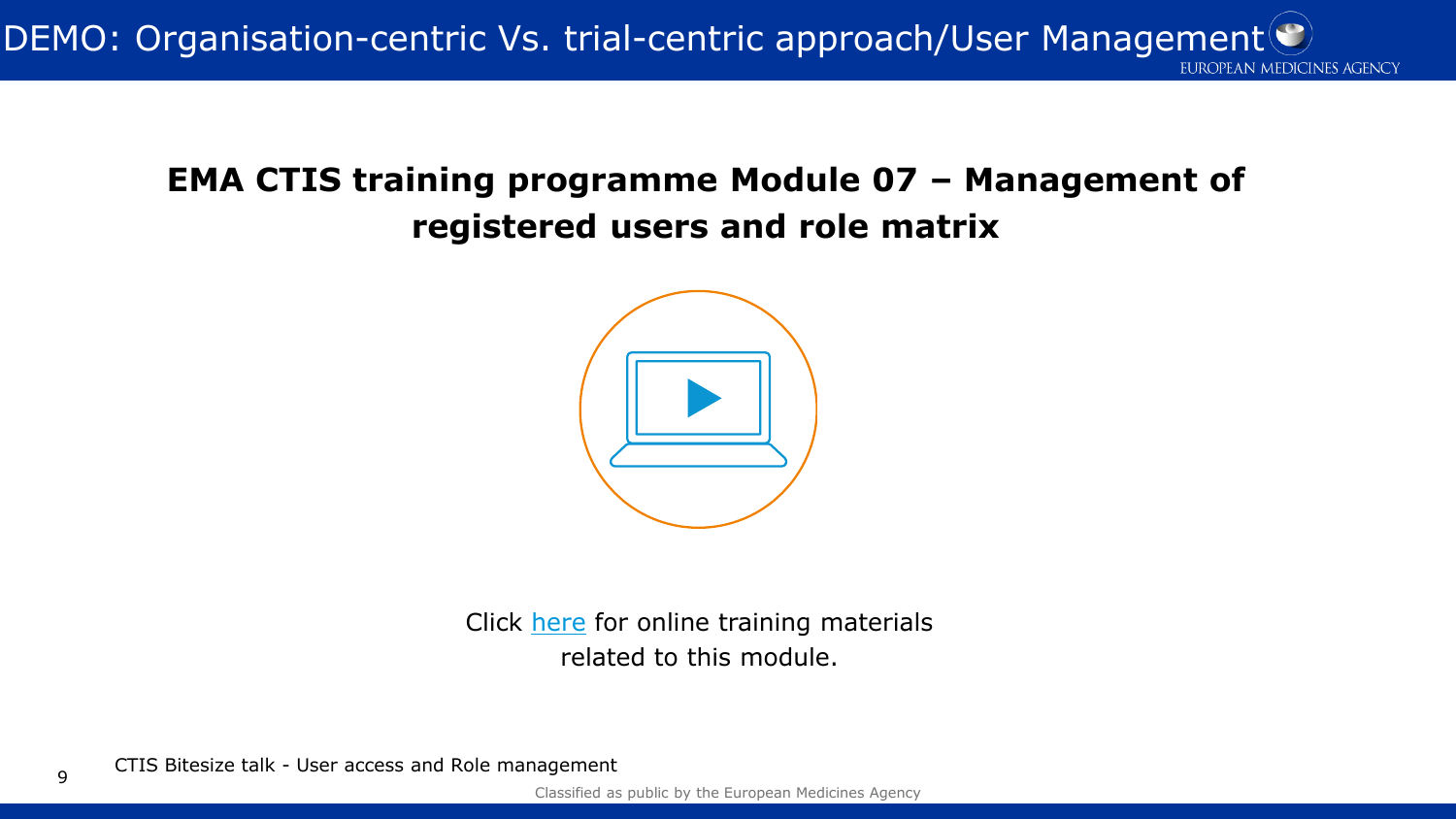# Sponsor roles and permissions

**CT Admin**

• Part I Viewer (excl. Q-IMPD)

• Part II Viewer • Q-IMPD Viewer • Notifications Viewer • CT results Viewer

**EUROPEAN MEDICINES AGENCY** There are in total 13 sponsor business roles and 2 administrator roles in the sponsor workspace **Sponsors Admin Viewer Preparer Preparer Preparer Preparer Preparer Preparer Preparer Prop** 

- Part I Preparer (excl. Q-IMPD)
- Part II Preparer
	- Q-IMPD Preparer
- Notifications Preparer
- Application submitter
- Notification submitter
- CT results Submitter
- ASR Submitter



**Business** 

**Administrator roles** 

Administrator

**roles** 

• **With only the CT Admin Role it is possible to perform all CTAs business related activities in CTIS. The ASR submitter role needs to be assigned on top in order to be able to submit ASR as well.** • **The user profile can be built by the combination of one or several roles.**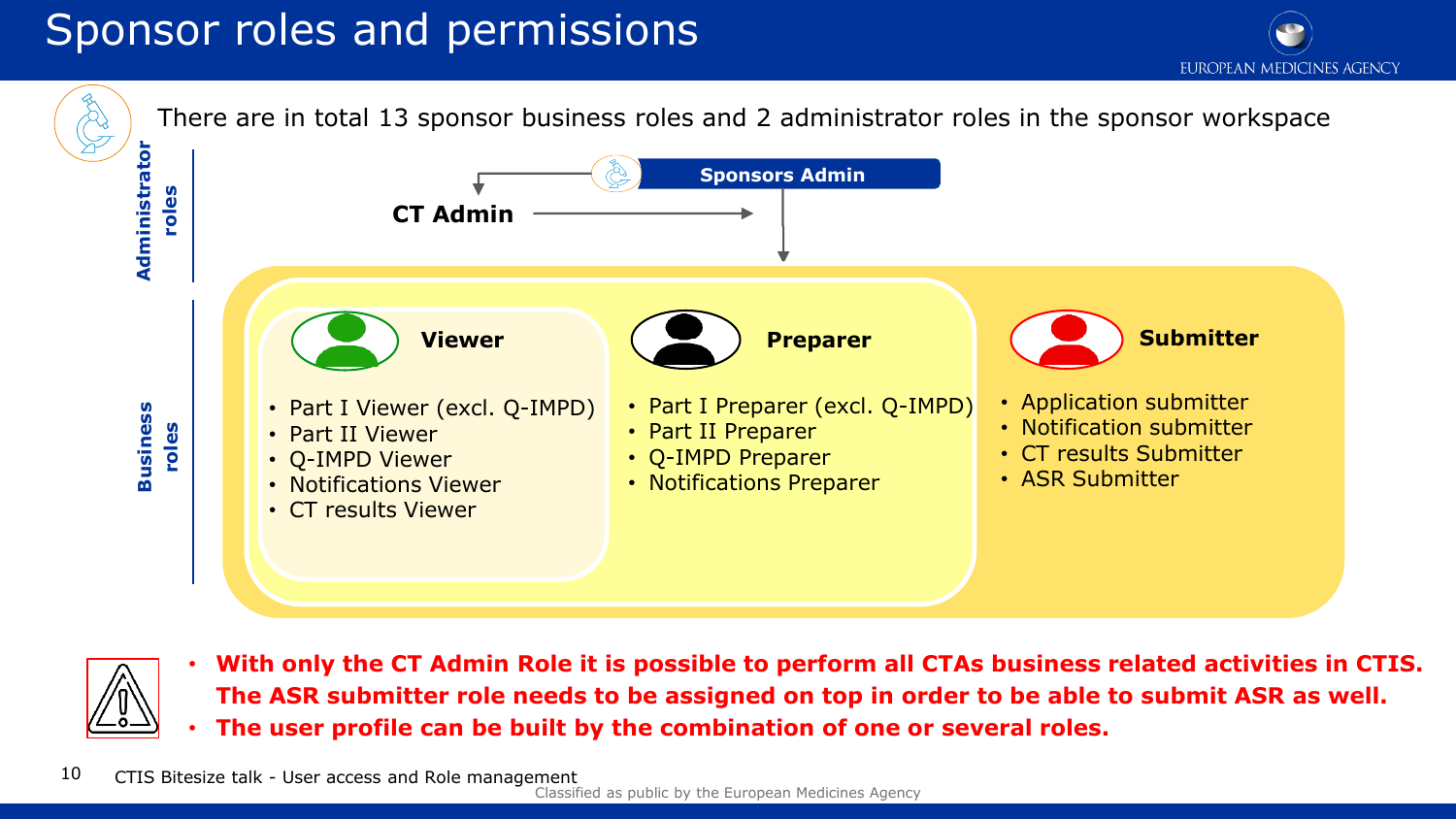

- When assigning a role in CTIS, the administrator has to indicate the scope of that role.
- There are two types of "role scope":
	- "All trials": this means that a user will have the assigned role for all the trials under the umbrella of the sponsor organization
	- "Specific trials": in this case the administrator when assigning the role and selecting this scope will need to provide the CT EU number. This means that the user will have the assigned role only for the trial under the role scope.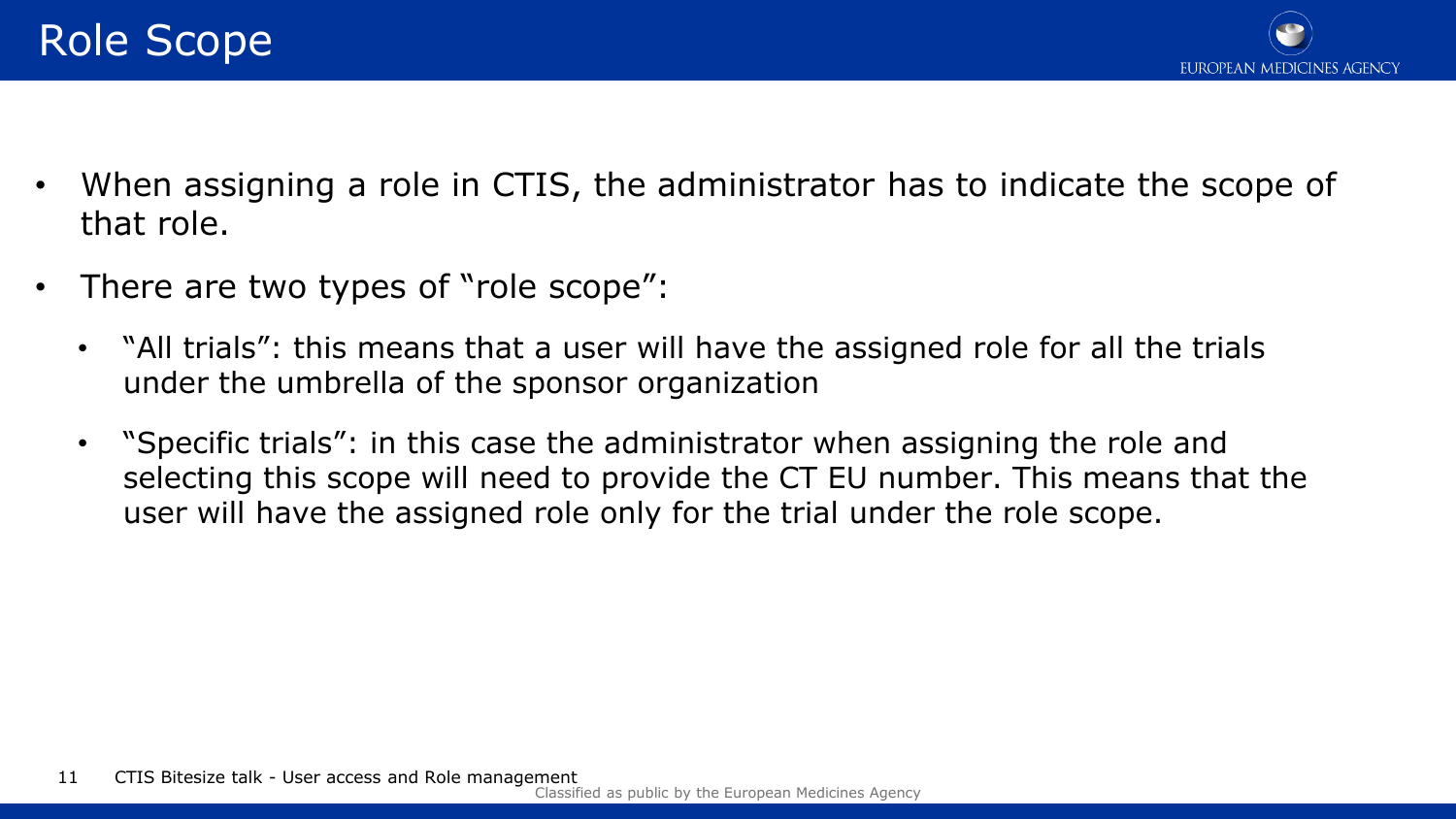## Sponsor workspace: roles and permissions

EUROPEAN MEDICINES AGENCY

CTIS is a **role-based system** that enables users to perform different actions depending on the permissions attached to the roles assigned to them by the administrator roles.





**Bear in mind that the roles are embedded in each other, i.e. the 'Preparers' have also the The Subset Serms (Figure 2015)** The Viewers' and Preparers' permissions.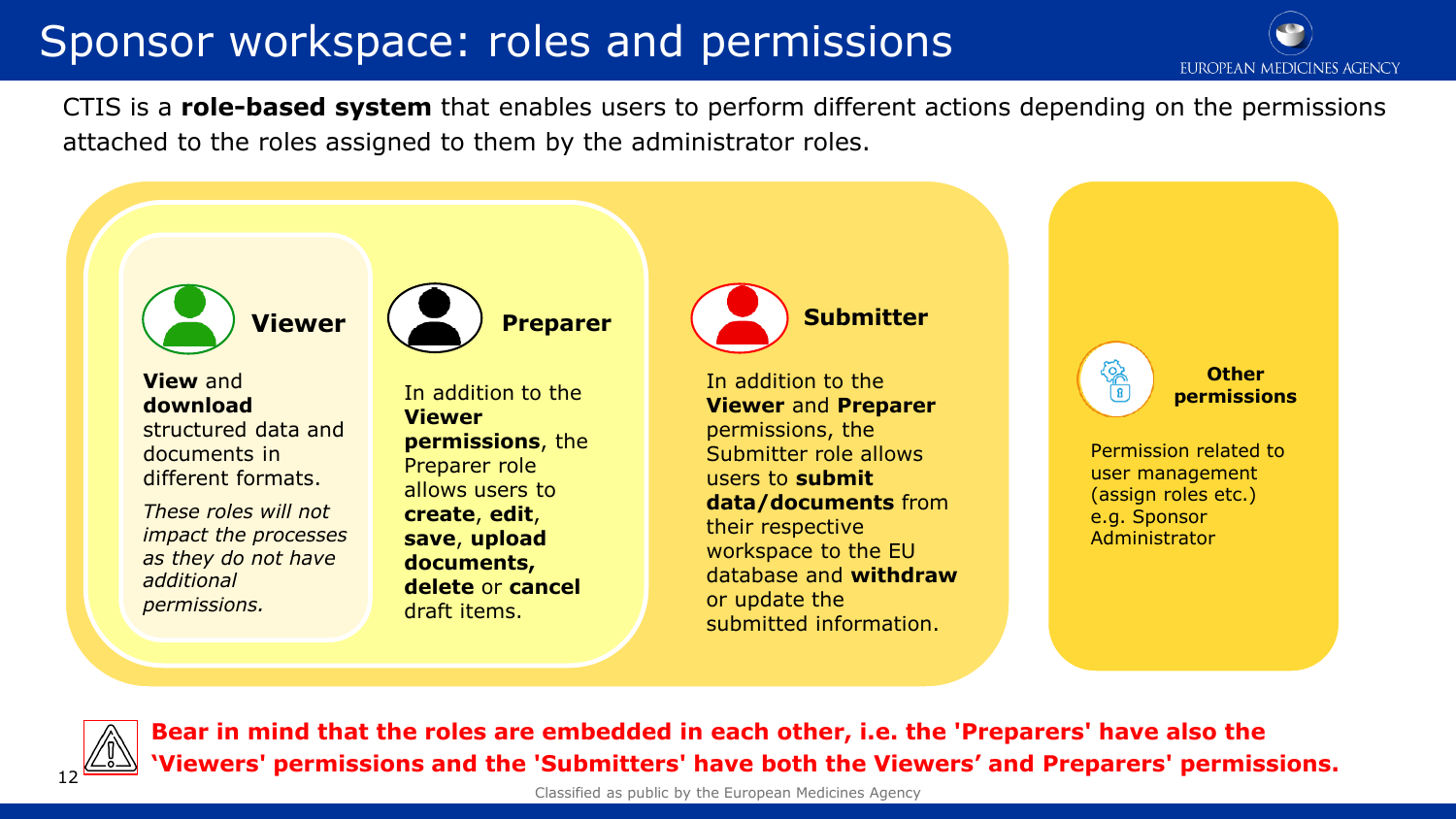## **EMA CTIS training programme Module 07 – Management of registered users and role matrix**



Click [here](https://www.ema.europa.eu/en/human-regulatory/research-development/clinical-trials/clinical-trials-information-system-ctis-online-modular-training-programme) for online training materials related to this module.

13 CTIS Bitesize talk - User access and Role management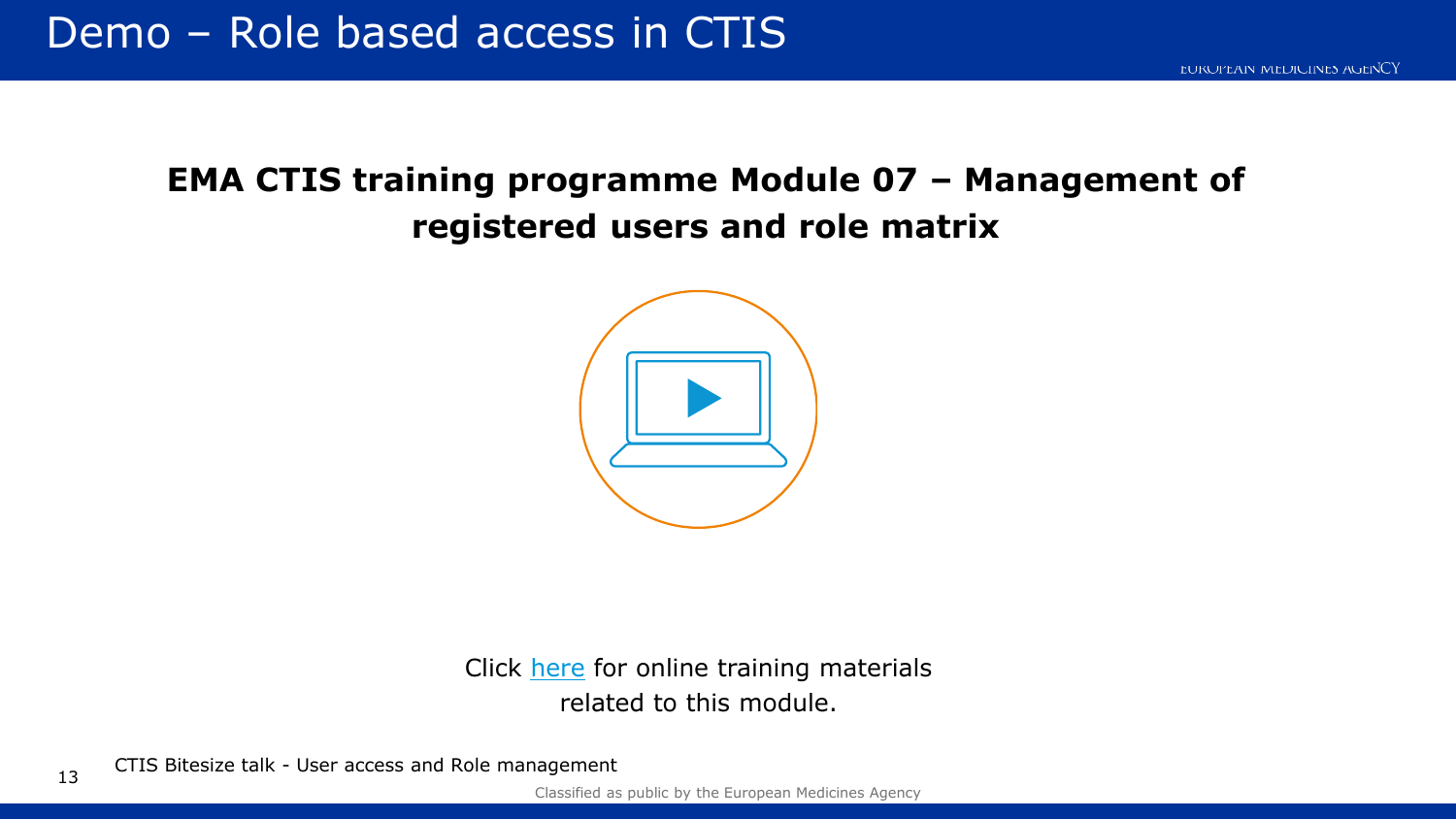CTIS user personas

- Personas are visual models that **represent different users**
- They look inside user organisations to see **'who does what'** related to CTIS
- They provides **insights** into the different user groups, e.g. typical tasks in CTIS.

The CTIS user personas **describe typical users** in sponsor organisations and provide **suggested user roles**.

Personas are published on the EMA [CTIS training and support page.](https://www.ema.europa.eu/en/human-regulatory/research-development/clinical-trials/clinical-trials-information-system-training-support#reference-materials-for-clinical-trial-sponsors-section)



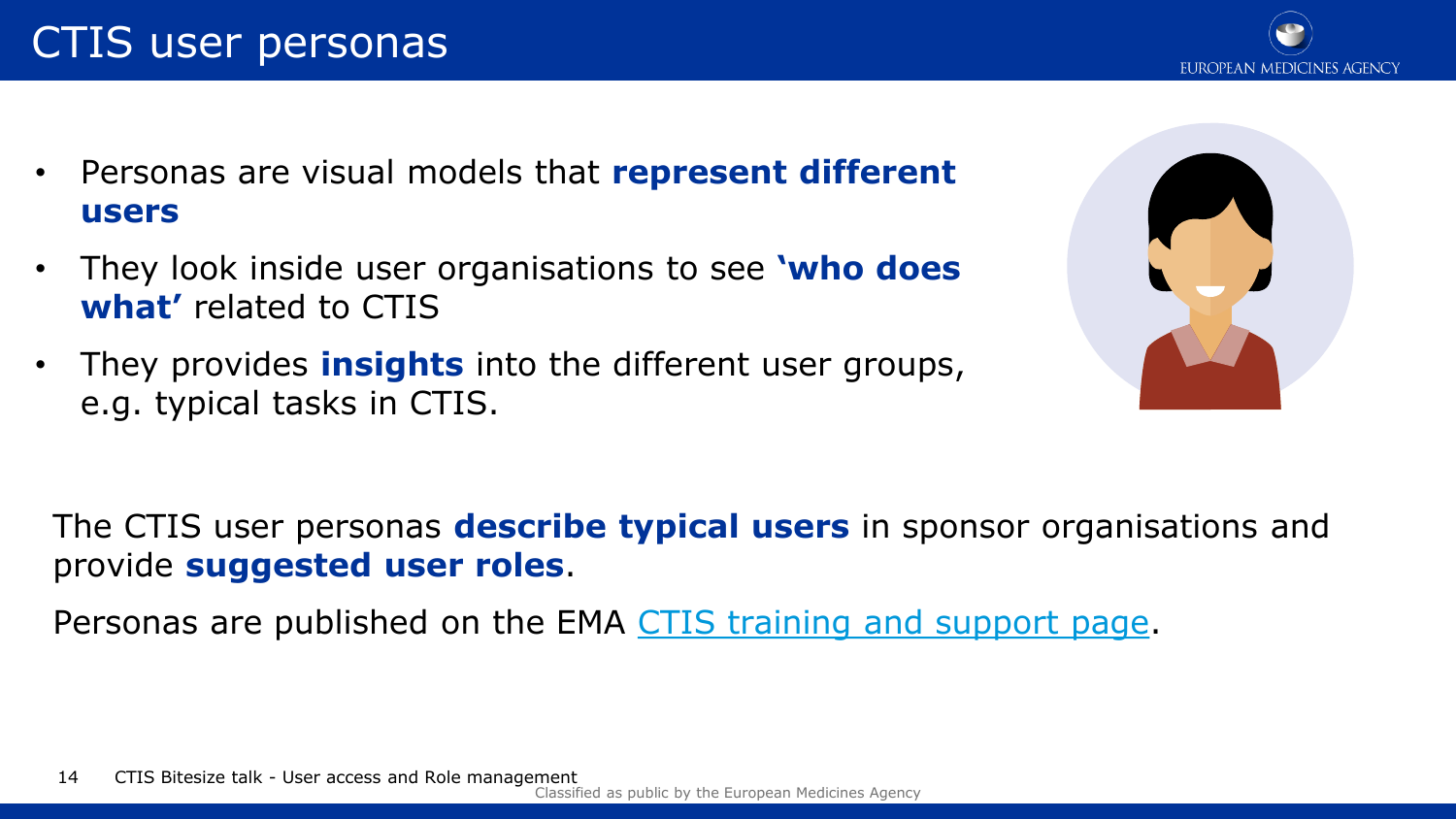## Core personas: large sponsors and CROs



• Coordinates the preparation of the clinical trial application

- Coordinates responses to RFIs
- May or may not input information directly into CTIS



- Provides Part II data for submission to CTIS
- Prepares country-specific material when needed
- May not input information directly into CTIS

Manager

## Regulatory Project **In-Country Specialist**



- Collects information from others, checks information is complete, submits to CTIS
- Checks for notices and alerts
- May perform user administration

CTIS Submission Manager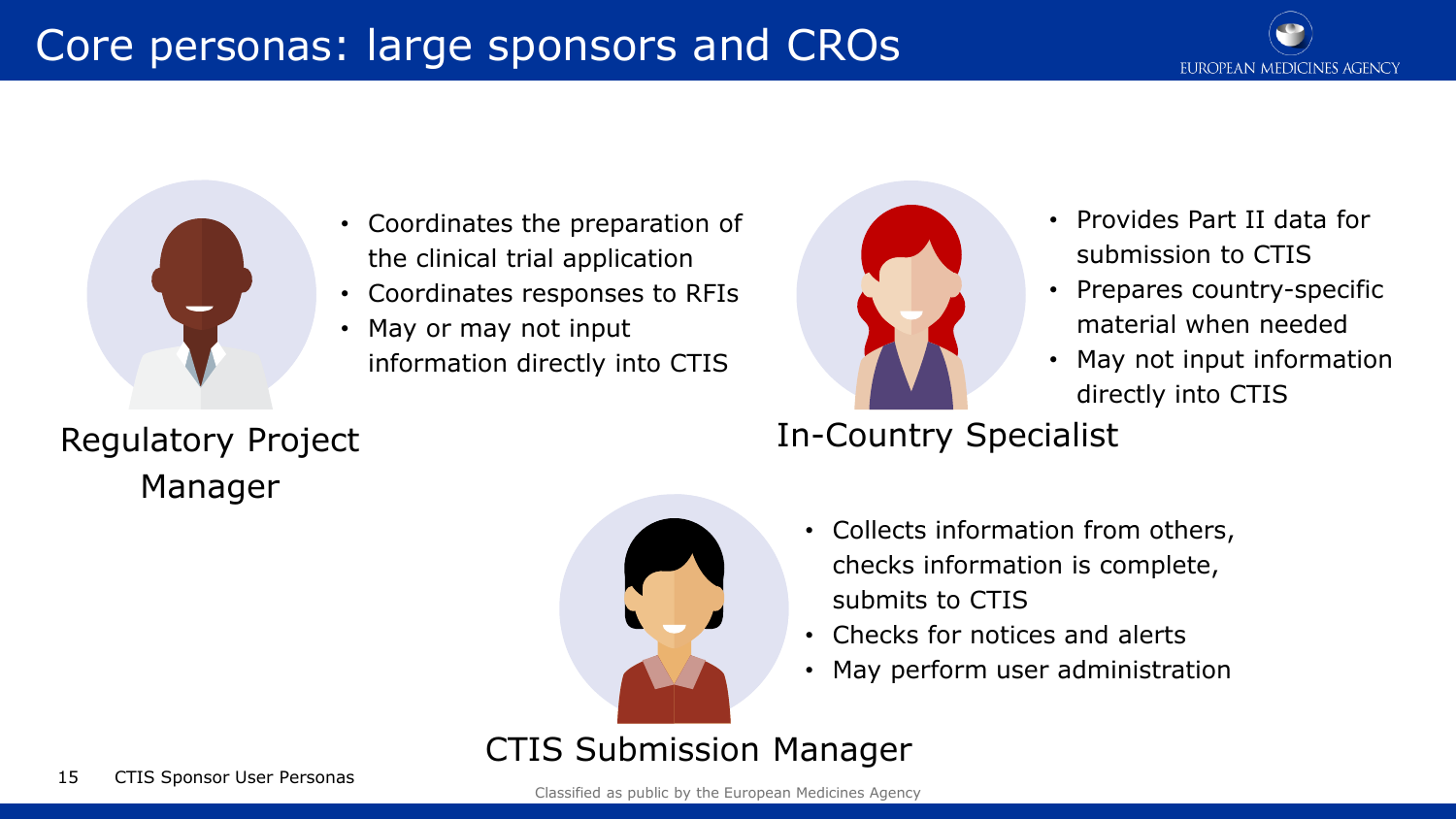## Core personas: SME & Academia





- In smaller studies they prepare the clinical trial submission and submit
- Runs the clinical trial, potentially with other study group members

#### Study Coordinator **Study Nurse** Study Nurse



- Larger institutions have dedicated staff to assist researchers with CTA preparation and submission
- Manages user administration if organisation-centric approach is taken

## CT Submission Specialist

Classified as public by the European Medicines Agency 16 CTIS Bitesize talk - User access and Role management





Safety Specialist

- In very small studies, they may prepare the clinical trial application and submit to **CTIS**
- Assists with the technical running of the clinical study

- Present in larger institutions
- ASRs and other safety reporting
- May or may not directly access CTIS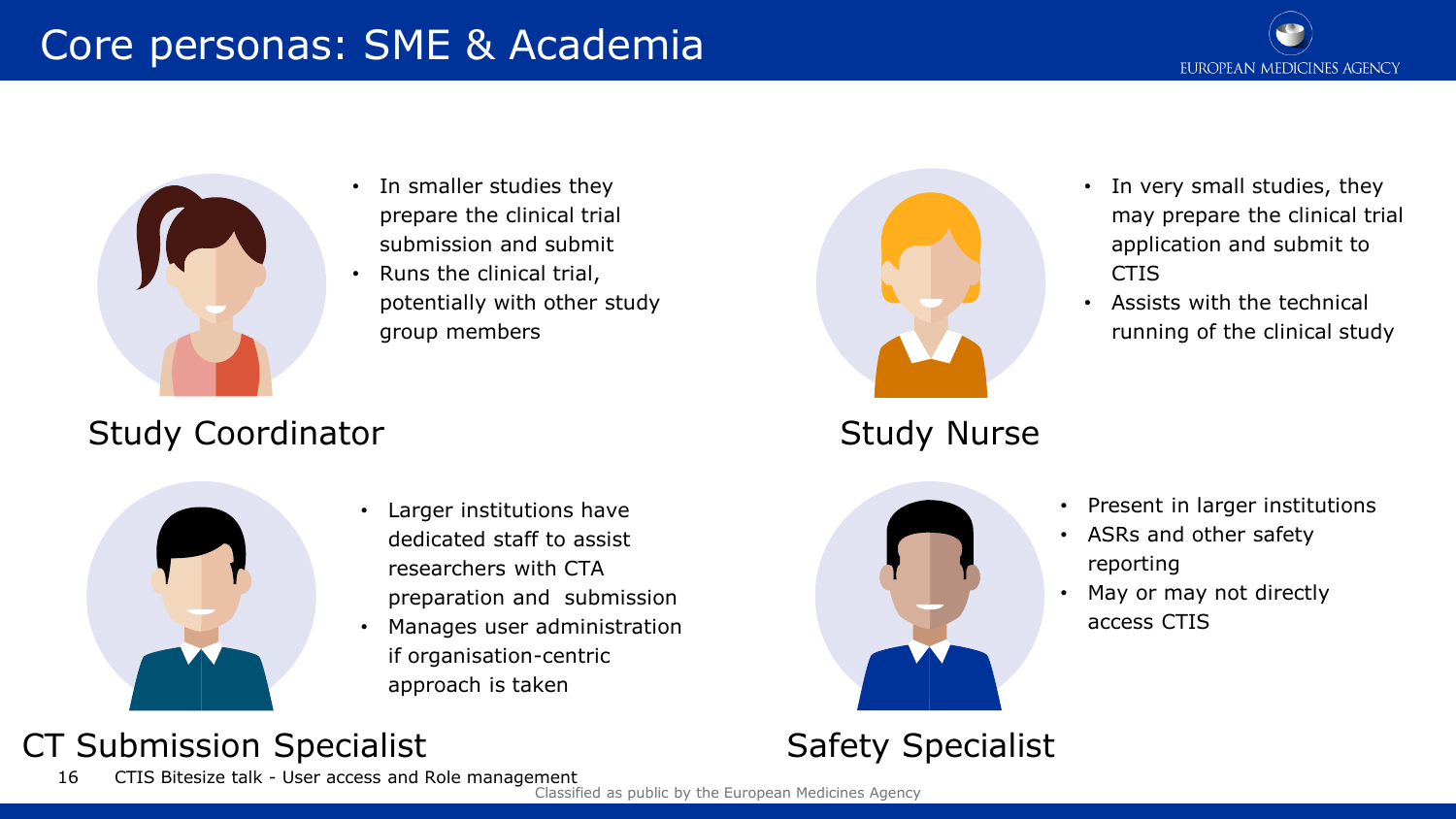## Sponsor Organisation Modelling

- Assists sponsors in **organisation and process preparation** for CTIS
- Clarifies **key principles for access to CTIS, user roles and responsibilities** in different organisational environments.
- Developed **in collaboration with sponsor representatives**

**'[Principles for sponsor organisation](https://www.ema.europa.eu/en/human-regulatory/research-development/clinical-trials/clinical-trials-information-system-training-support#reference-materials-for-clinical-trial-sponsors-section) models for CTIS'** document published on the EMA website.



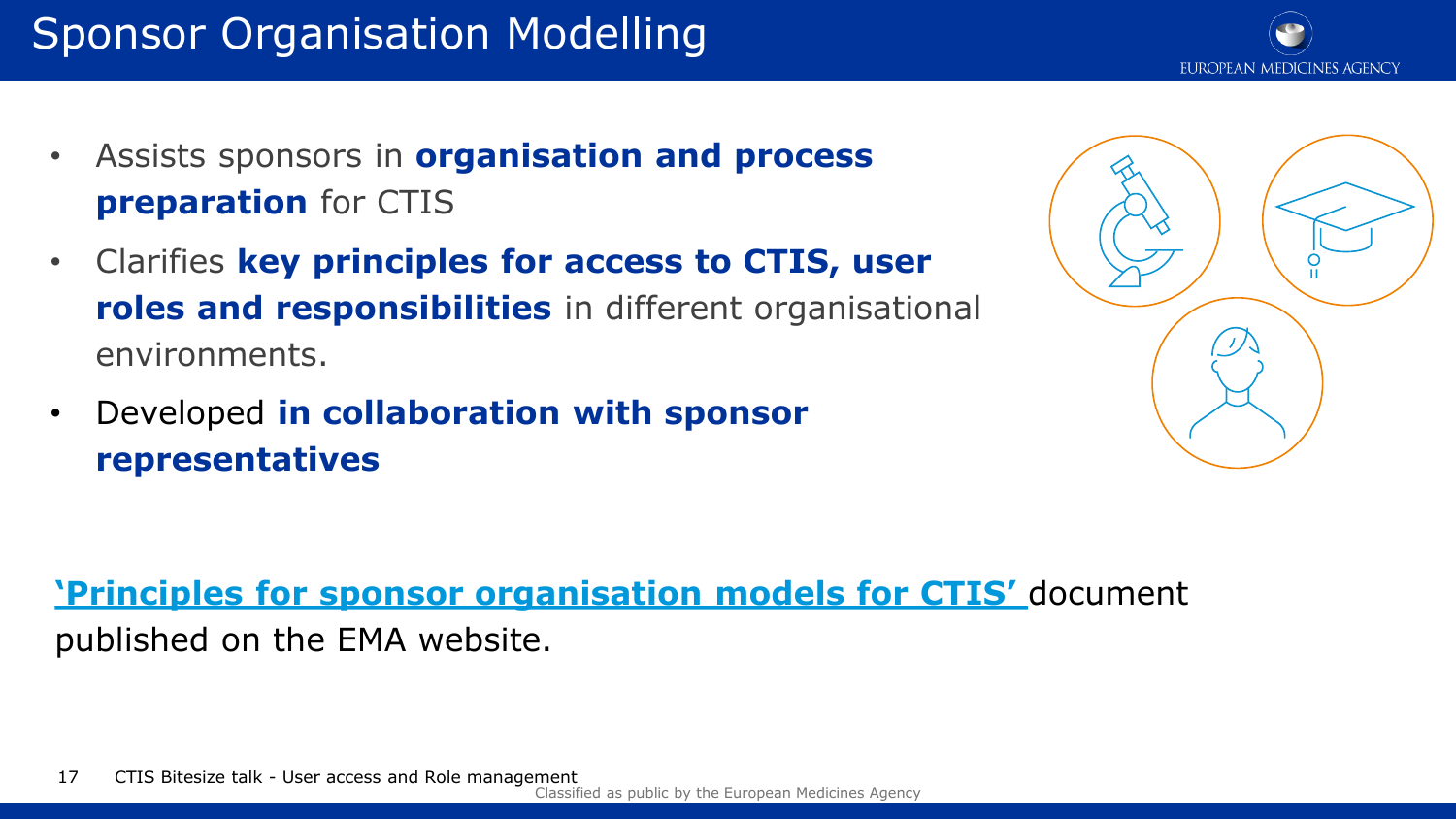## Example Organisation Model – Large sponsor

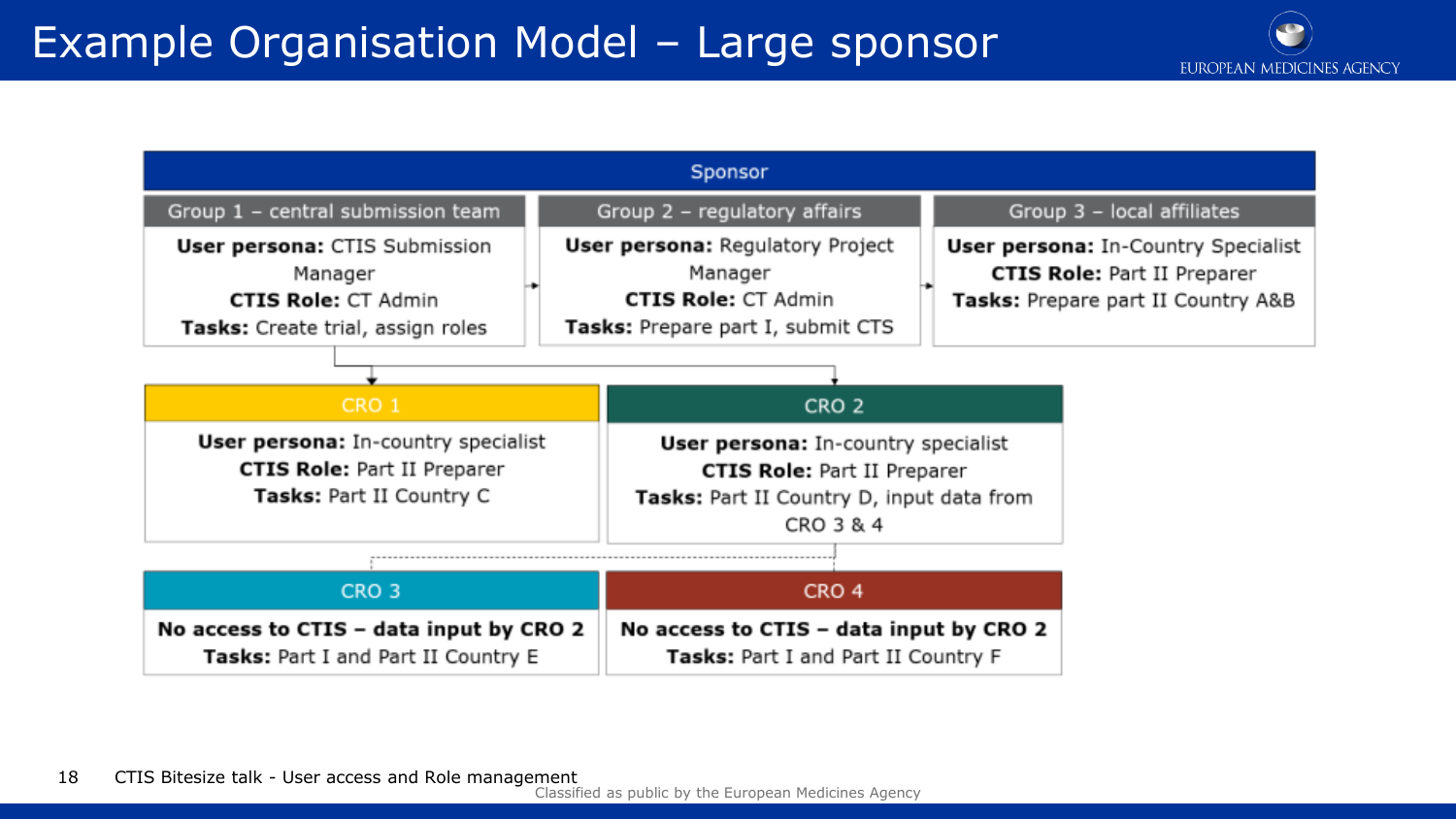

**Academic Sponsor** 

User persona: CTIS Submission Manager/Reg Project Manager **CTIS Role: CT Admin** Tasks: Create trial, Prepare Part I, submit trial